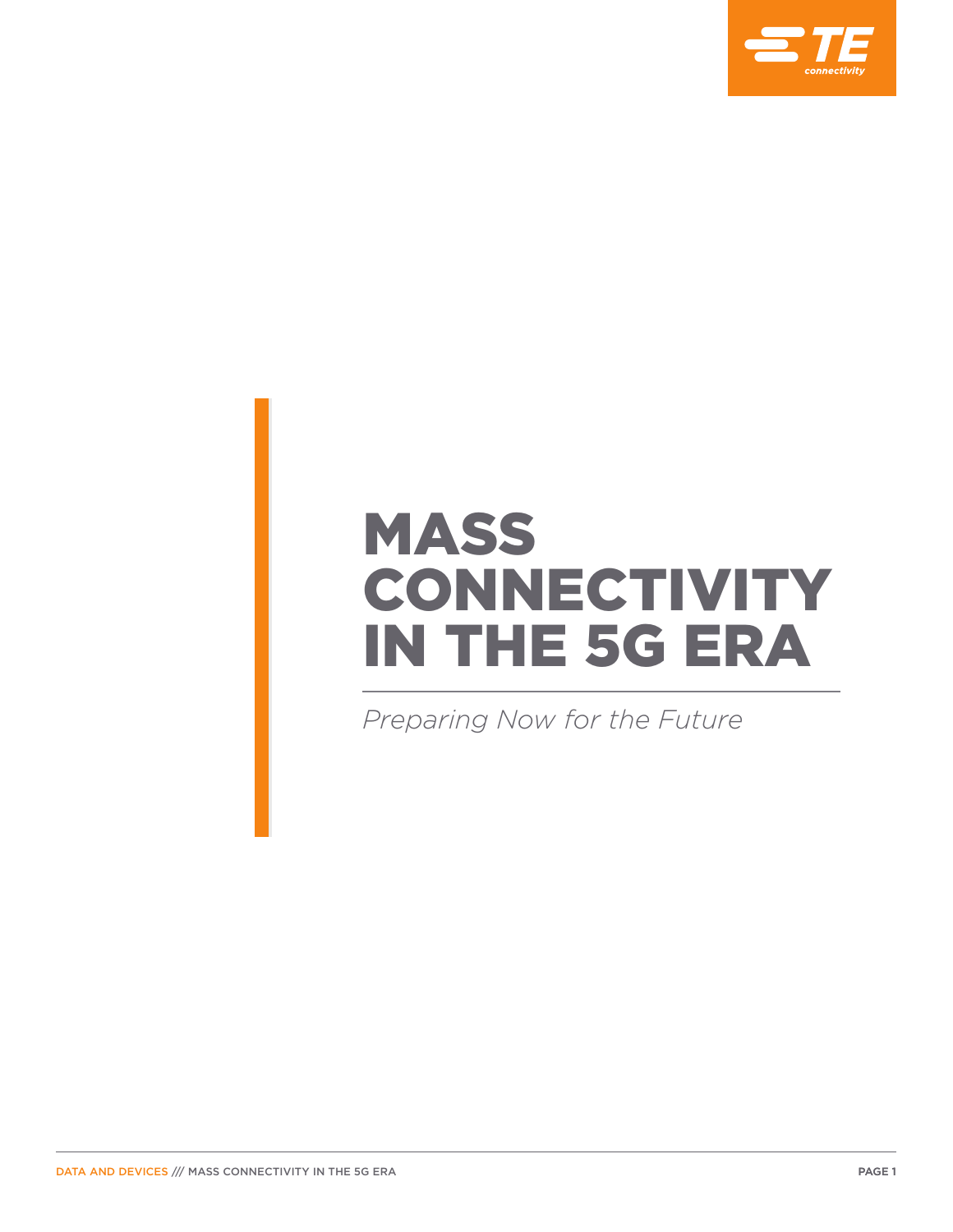

### The fifth generation of mobile networks (5G) is about to enable a fully connected world.

With the dramatic increase in data rates and amount of connected devices, we will soon be able to enjoy expanded communication between devices (Figure 1) and no longer be limited to userto-user and user-to-device communication. By 2025 an enormous 25 billion devices are expected to be connected under 5G.<sup>1</sup>

1980s 1G 2.4 kbps *Analog Era* 1991 2G SMS/MMS 64 kbps *Digital Era* 1998 3G  $\overline{O}$ SMS/MMS Internet Video Mobile TV 2,000 kbps *Mobile* **Access** Calls *Internet Era* 2008 4G **5G Enhances 4G Capabilities** SMS/MMS Mobile TV Cloud 100,000 Internet Video Gaming *Mobile* .<br>Calls **Services** Computing Access kbps *Internet Era* 2020 5G  $\mathbf{O}$ HD ŵ SMS/MMS AR/VR Cloud Robotics Automobile ပ္တ Internet Video Calls Mobile TV HD More than Computing *Internet of*  Access *Everything* 1 Gbps

*Figure 1. Evolution from 1G to 5G*

5G, which can be considered as an overlay to the existing 4G network, represents not only a change to cellular networks but also an integration with communications networks such as Wi-Fi and telemetry (Table 1).

<sup>1</sup> © GSMA Intelligence (2018) - The Mobile Economy 2017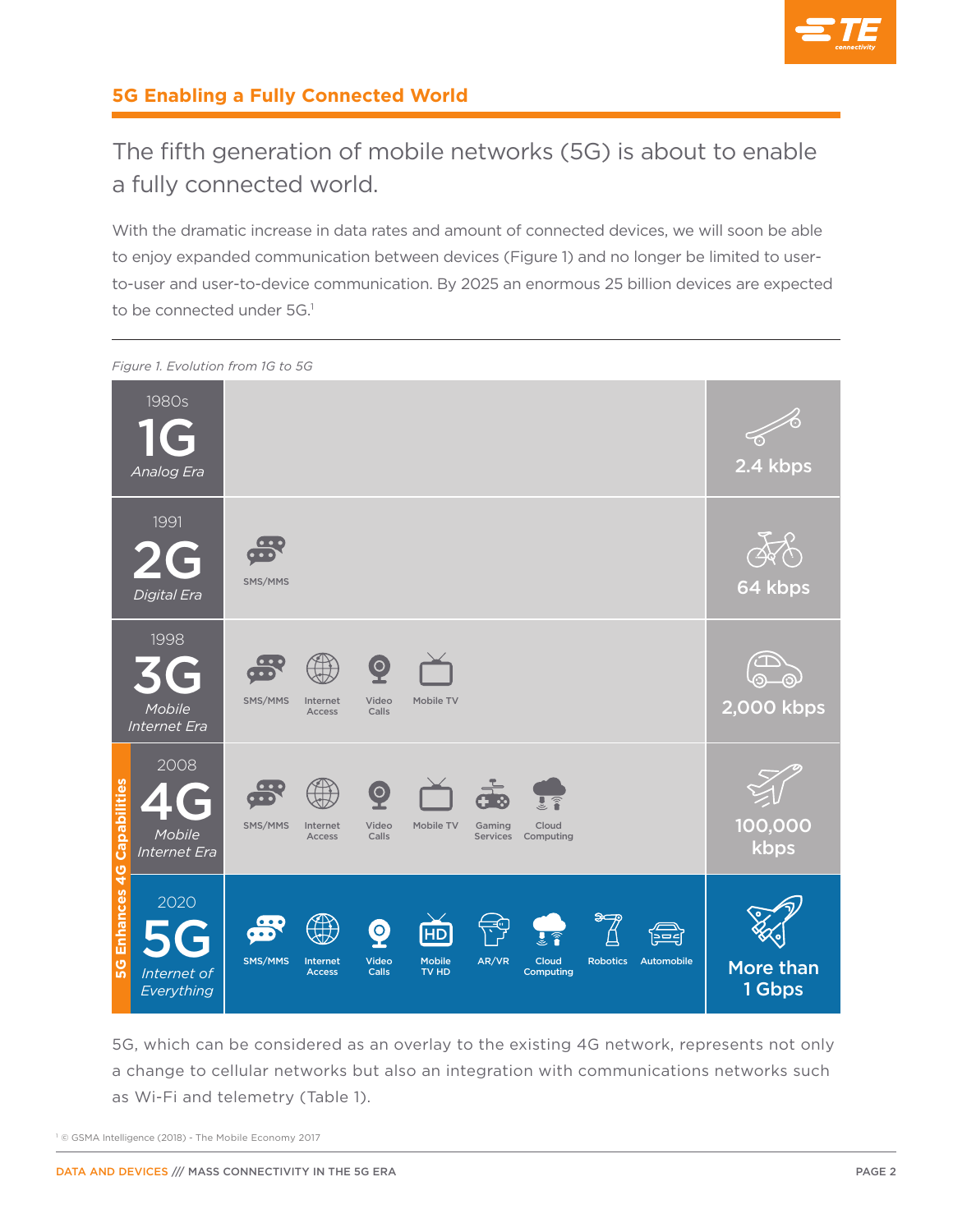

| <b>Networks</b>     | <b>Data Rate</b>                          | <b>Latency</b>                                                      | <b>Mobility</b>                    | <b>Spectrum</b><br><b>Efficiency</b>                           | <b>Connection</b><br><b>Density</b>           |
|---------------------|-------------------------------------------|---------------------------------------------------------------------|------------------------------------|----------------------------------------------------------------|-----------------------------------------------|
| 5G<br><b>Target</b> | $>100Mb/s$ (avg)<br>>10.000Mb/s<br>(peak) | $~\sim$ 1ms                                                         | $>500$ km/h                        | Target is more<br>than 2x 4G                                   | >100,000                                      |
| 4G                  | $>25Mb/s$ (avg)<br>$>150Mb/s$ (peak)      | Typically ~50ms<br>10ms for 2-way<br>Radio Access<br><b>Network</b> | <b>Functional up</b><br>to 350km/h | Download:<br>0.1-6.1 $b/s/Hz$<br>Upload:<br>$0.1 - 4.3 b/s/Hz$ | Typical ~2000<br>active users/km <sup>2</sup> |

*Table 1. What 5G can do that 4G cannot*

According to the Next Generation Mobile Networks (NGMN) Alliance, "5G is an end to end ecosystem to enable a fully mobile and connected society. It empowers value creation for customers and partners, through existing and emerging use cases, delivered with consistent experience, and enables sustainable business models."2

In the near future, we could see major benefits from embedding 5G connectivity into nearly everything: you can virtually try on clothing and shop at home using virtual reality (VR) headsets; your autonomous vehicle can self-navigate and drive you to your favorite restaurant for dinner; your thermostat can preheat/precool at a desired temperature by retrieving the arrival time of your car as well as current and forecasted weather conditions.

### *Possible 5G Enhancements*

- $\boxtimes$  Realistic and seamless video streaming
- $\boxtimes$  High definition video downloads in a matter of seconds
- Connected and autonomous driving vehicles
- **EX** Connect all your devices and smart home equipment through the IoT ecosystem, enabled by 5G
- Increase in internet-enabled tech – smart traffic lights, wireless sensors, mobile wearables, and car-to-car communication

*5G technologies could integrate and enable the full potential of mobile technology, big data, IoT and cloud computing while supporting digital transformation across various sectors, including healthcare, smart vehicles, smart home, industrial automation, and more.*

<sup>2</sup> © GSMA Intelligence (2014) - Understanding 5G: Perspectives on future technological advancements in mobile, December 2014.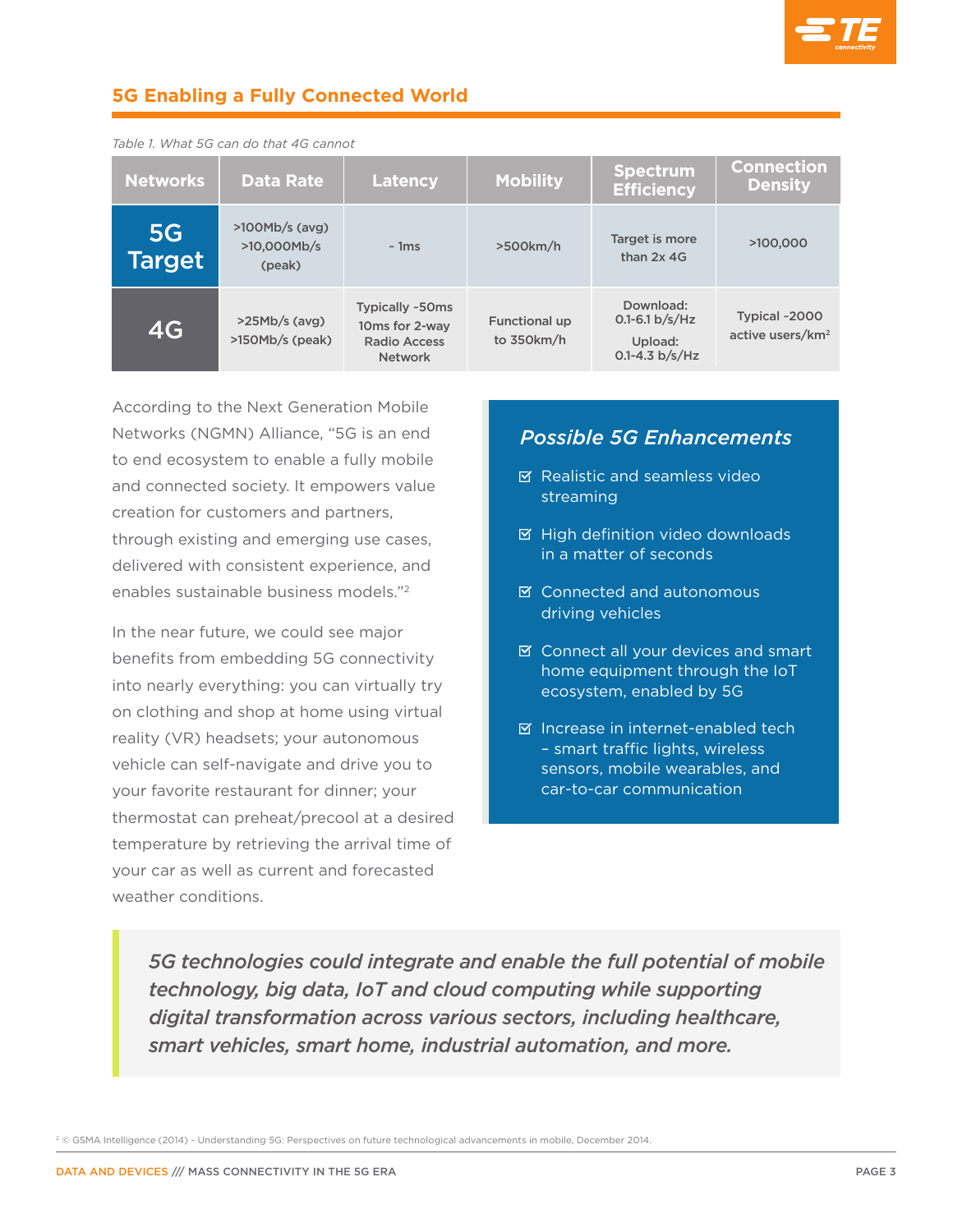

5G-powered use cases which can be summarized into three family categories (Figure 2). *Figure 2. Three 5G use categories*

Advanced and reliable connectivity is one of the most critical drivers to enable



### *Mobile Subscribers*

The number of unique mobile subscribers is estimated to reach 5.9 billion by 2025, equivalent to 71% of the world's population. (© GSMA Intelligence (2018) The Mobile Economy 2018 )

### *Mobile Data Traffic*

Globally, mobile data traffic is expected to increase sevenfold between 2016 and 2021. Mobile data traffic will grow at a CAGR (Compound Annual Growth Rate) of 46 percent between 2016 and 2021, reaching 48.3 EB (exabyte) per month by 2021. (Cisco Visual Networking Index: Forecast and Methodology, 2016–2021)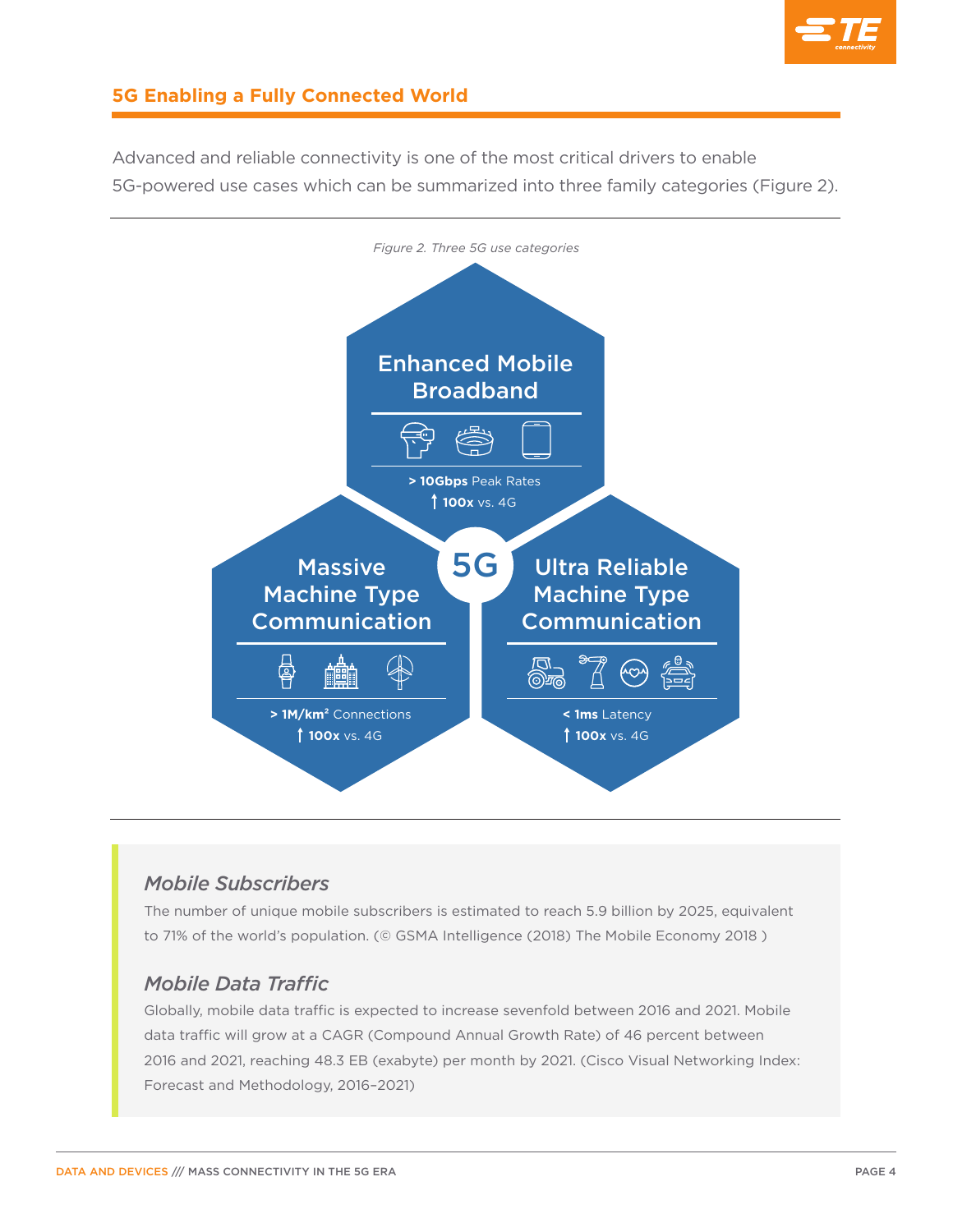

#### eMBB (Enhanced Mobile Broadband)

focuses on providing services that pose high bandwidth requirements, based on user demand for an increasingly digital lifestyle. Typical applications include Virtual Reality (VR) and Augmented Reality (AR), 8K video, and 3D video. eMBB use cases are expected to grow rapidly, led by Asia-Pacific countries, particularly Olympic hosts South Korea and Japan. The recent 2018 Pyeongchang Winter Olympics stands as one of the industry's first non-test environments of a 5G network. The pilot project contained live or on-demand VR coverage for 30 events, powered by 5G's ubiquitous coverage across venues, as well as low latency to enable real-time control.

uRLLC (Ultra-Reliable and Low-Latency Communications) aims to cater to the demanding digital industry and focuses on latency-sensitive services. Typical applications include autonomous vehicles, public and mass transit systems, drones, remote healthcare, smart grid monitoring and control. Latency can also be critical for cloud VR use cases where sub-millisecond latencies will be important to ensure a compelling user experience.

#### mMTC (massive Machine Type

Communications) aims to address demands for a further developed digital society and focuses on services that pose high requirements on connection density as the expansion of the service scope for mobile networks also enriches the telecommunications network. Typical applications include smart cities, industrial automation, and farming.

4K TV sets - By 2021, more than half (56 percent) of connected flat panel TV sets are expected to be 4K, up from 15 percent in 2016. Installed/inservice 4K TV sets will increase from 85M in 2016 to 663M by 2021.<sup>3</sup>

Virtual Reality and Augmented Reality - traffic is expected to increase 20-fold between 2016 and 2021, at a CAGR of 82 percent.<sup>4</sup>

Connected Vehicles - By 2020, it is anticipated there will be a quarter billion connected vehicles on the road, enabling new in-vehicle services and automated driving capabilities.<sup>5</sup>

IoT Connections - The number of Internet of Things (IoT) connections (cellular and non-cellular) is expected to increase more than threefold worldwide between 2017- 2025, reaching 25 billion.<sup>6</sup>

Mobile Technologies and Services - In 2017, mobile technologies and services generated 4.5% of GDP (Gross Domestic Product) globally, a contribution that amounted to \$3.6 trillion of economic value added. By 2022, this contribution is expected to reach \$4.6 trillion, or 5% of GDP.7

5https://www.gartner.com/newsroom/id/2970017

- 6© GSMA Intelligence (2018) The Mobile Economy 2018
- 7© GSMA Intelligence (2018) The Mobile Economy 2018

<sup>3</sup>Cisco Visual Networking Index Predicts Global Annual IP Traffic to Exceed Three Zettabytes by 2021

<sup>4</sup>Cisco Visual Networking Index Predicts Global Annual IP Traffic to Exceed Three Zettabytes by 2021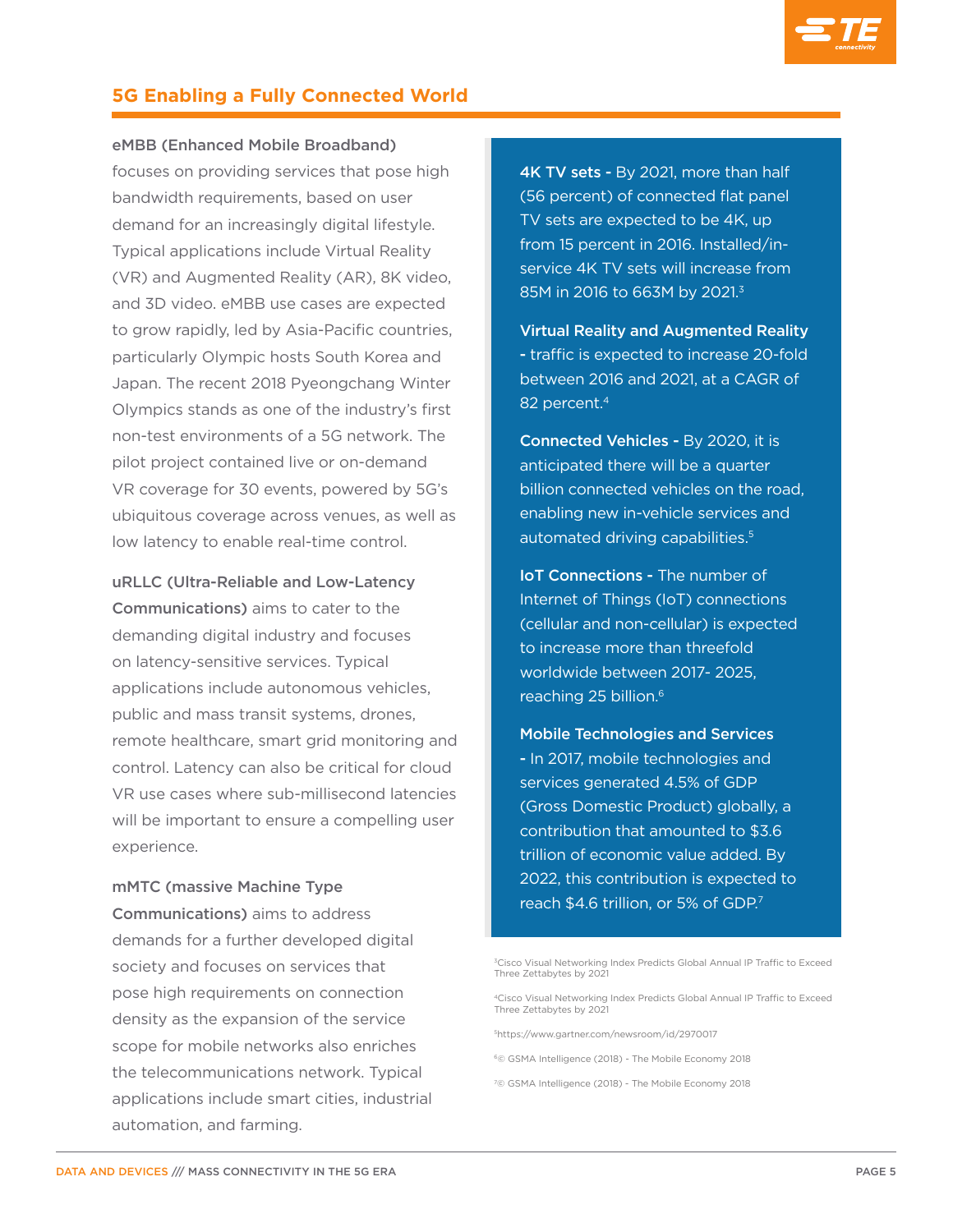

### Wave to Greater Capacity

5G is expected to provide an order of magnitude improvement in performance in the areas of greater capacity, lower latency, more mobility, more accuracy of terminal location, increased reliability, and availability.8

*To address the expected high capacity of 5G, there are three methods to be considered from the radio perspective 1) densifying networks with small cell deployments; 2) delivering high spectral efficiency; 3) gaining access to more spectrum, which are all closely linked to strategic spectrum deployment.*

As a critical but scarce resource in the 5G era, spectrum in three key frequency ranges, each with unique features, are expected to deliver widespread coverage and support all 5G use cases: sub-1 GHz, 1-6 GHz and above 6 GHz. The first two are often referenced as sub-6GHz.

This is important as cellular data traffic continues to rise, and eMBB is set to become the core consumer value proposition. We expect both the USA and China to lead the first wave of 5G deployments, with different approaches. China, in our opinion, will focus initial deployments in the C-band (3-5 GHz) targeting IoT use cases. The USA, on the other hand, will focus initial deployments on fixed wireless access through mmWave (above 24 GHz) frequency spectrum as well as deployments in low bands (600 MHz).

In the long run, we believe C-band spectrum may be challenged to deliver enhanced mobile broadband due to limited spectral efficiency and system capacity improvements, as well as less than 10 ms latency. To support the requirements for wide contiguous bandwidths, mmWave bands may need to be considered.

*Due to the fast-growing 4K/8K ultra-HD video applications and the ever increasing use of AR and VR applications, 5G is needed to supplement the capacity of 4G networks.*

*Considering the current technical maturity and economic feasibility, a hybrid network is very likely - in major urban areas, mmWave will be deployed while sub-6GHz is expected to deploy in suburban areas or small cities. Of course, 5G will also co-exist with 4G.* 

<sup>8</sup> The 5G Infrastructure Public Private Partnership (5G PPP): 5G Vision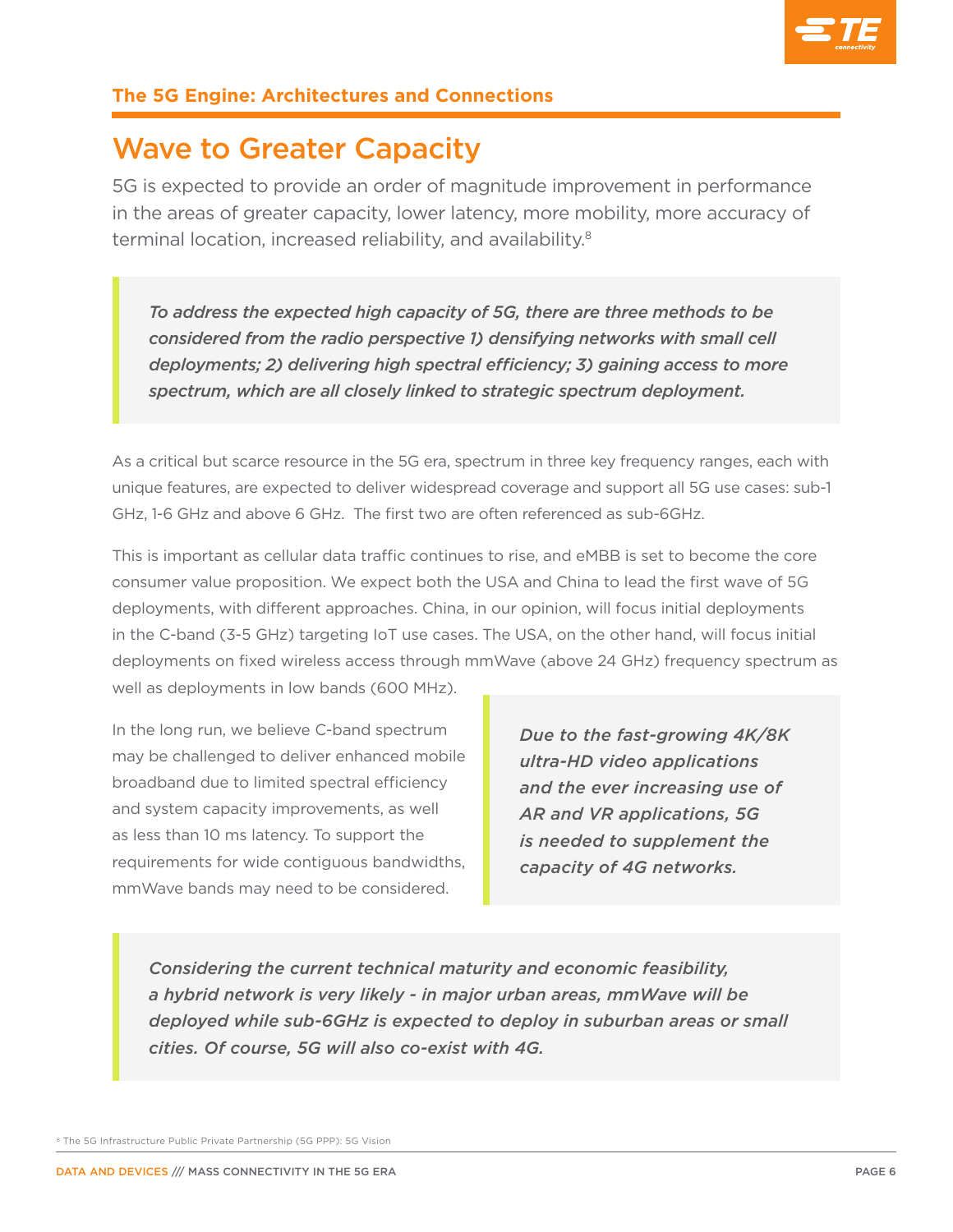

These bands can support large capacity increases for high bandwidth applications. In addition, with techniques like beam forming, wireless signals could be made highly directional without causing much interference, allowing for improved spectral efficiency. However, with increasing carrier frequency, both path loss and diffraction loss become more severe, and the atmospheric effects must be considered.

Currently, there are a large number of preliminary 5G tests worldwide that are using various spectrum bands, particularly 3.5 GHz and 26/28 GHz. In more than 30 regions, there are plans to assign spectrum in two bands over the next two years. (Figure 3)

### Designed for Diverse Spectrum Bands/Types

|                    | $1GHz$                                     | 3GHz<br>4GHz                              | 5GHz                          | 24-28GHz                                          | 37-40GHz 64-71GHz                               |             |
|--------------------|--------------------------------------------|-------------------------------------------|-------------------------------|---------------------------------------------------|-------------------------------------------------|-------------|
|                    |                                            |                                           |                               |                                                   |                                                 |             |
| ≝<br><b>USA</b>    | 600MHz<br>2.5GHz<br>(2x35MHz)<br>(LTE B41) | 3.45-3.55GHz<br>3.55-3.7GHz<br>3.7-4.2GHz | 5.9-7.1GHz                    | 24.25-24.45GHz<br>24.75-25.25GHz<br>27.5-28.35GHz | 37-37.6GHz<br>37.6-40GHz<br>47.2-48.2GHz<br>___ | $64-71$ GHz |
| Ø<br>Canada        | 600MHz<br>(2x35MHz)                        | 3.55-3.7GHz                               |                               | 27.5-28.35GHz                                     | 37-37.6GHz<br>37.6-40GHz                        | 64-71GHz    |
| EU                 | 700MHz<br>(2x30MHz)                        | 3.4-3.8GHz                                | 5.9-6.4GHz                    | 24.5-27.5GHz                                      |                                                 |             |
| 带<br><b>UK</b>     | 700MHz<br>(2x30MHz)                        | 3.4-3.8GHz                                |                               | 26GHz                                             |                                                 |             |
| Germany            | 700MHz<br>(2x30MHz)                        | 3.4-3.8GHz                                |                               | 26GHz                                             |                                                 |             |
| France             | 700MHz<br>(2x30MHz)                        | 3.46-3.8GHz                               |                               | 26GHz                                             |                                                 |             |
| <b>Italy</b>       | 700MHz<br>(2x30MHz)                        | 3.6-3.8GHz                                |                               | 26.5-27.5GHz                                      |                                                 |             |
| China              |                                            | 3.3-3.6GHz                                | 4.8-5GHz                      | 24.5-27.5GHz                                      | 37.5-42.5GHz                                    |             |
| $\bullet$<br>Korea |                                            | 3.4-3.7GHz                                |                               | 26.5-29.5GHz                                      |                                                 |             |
| Japan              |                                            | 3.6-4.2GHz                                | 4.4-4.9GHz                    | 26.5-28.5GHz                                      |                                                 |             |
| 標<br>Australia     |                                            | 3.4-3.7GHz                                |                               | 24.25-27.5GHz                                     | 39GHz                                           |             |
|                    | <b>New 5G Band</b>                         |                                           | Unlicensed/shared<br>Licensed |                                                   | Existing band                                   |             |

*Figure 3. Global snapshot of 5G spectrum bands allocated or targeted9*

<sup>9</sup> Qualcomm Technologies, Inc.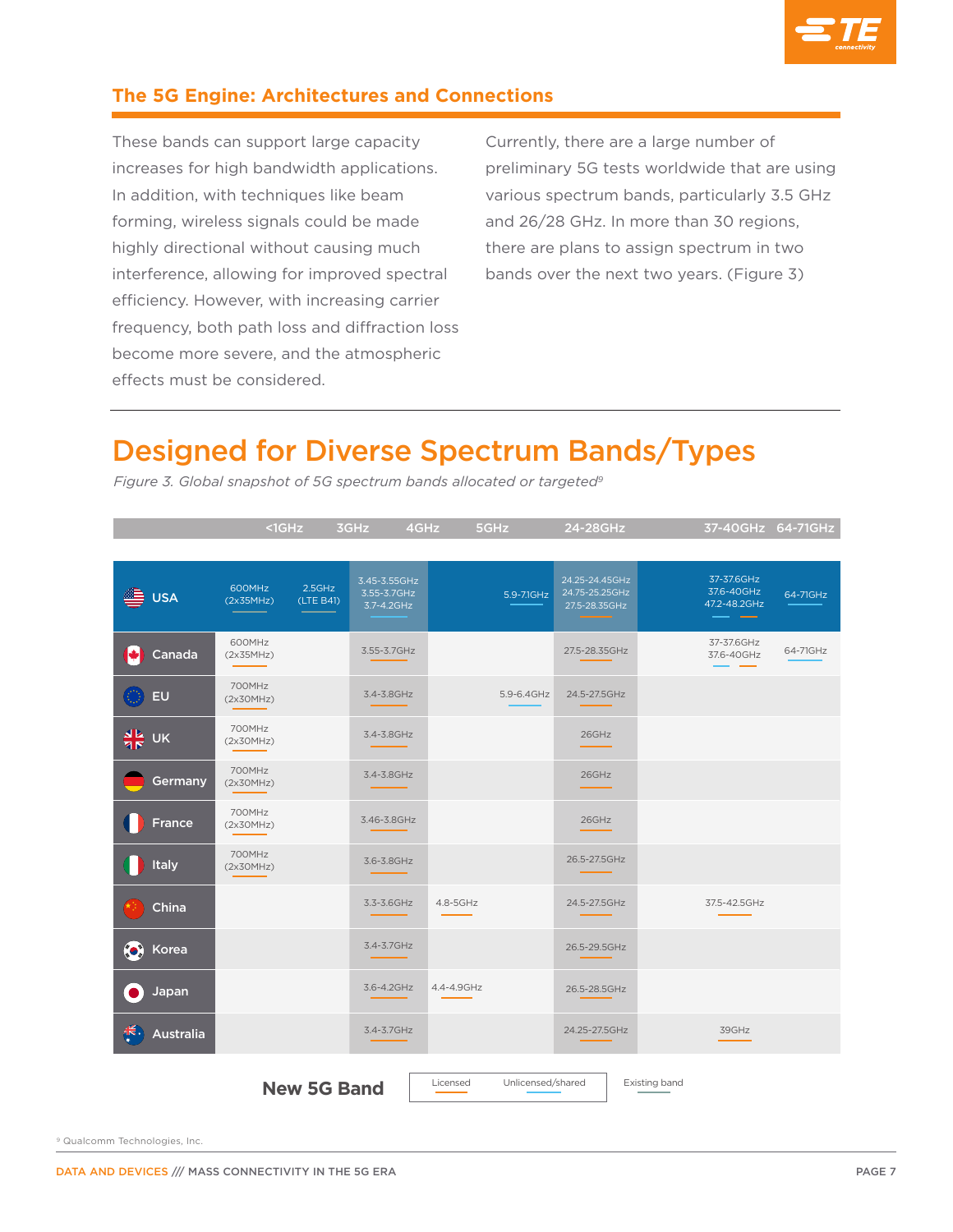

### The Evolving Architecture

Large amounts of spectrum are required to deliver massive increases in capacity to achieve higher speeds and lower latency. Thus, upgraded architectures and further advances in connection technologies are expected to assist the realization of 5G's full potential (Figure 4). There are three key architectural shifts that impact 5G connectivity.

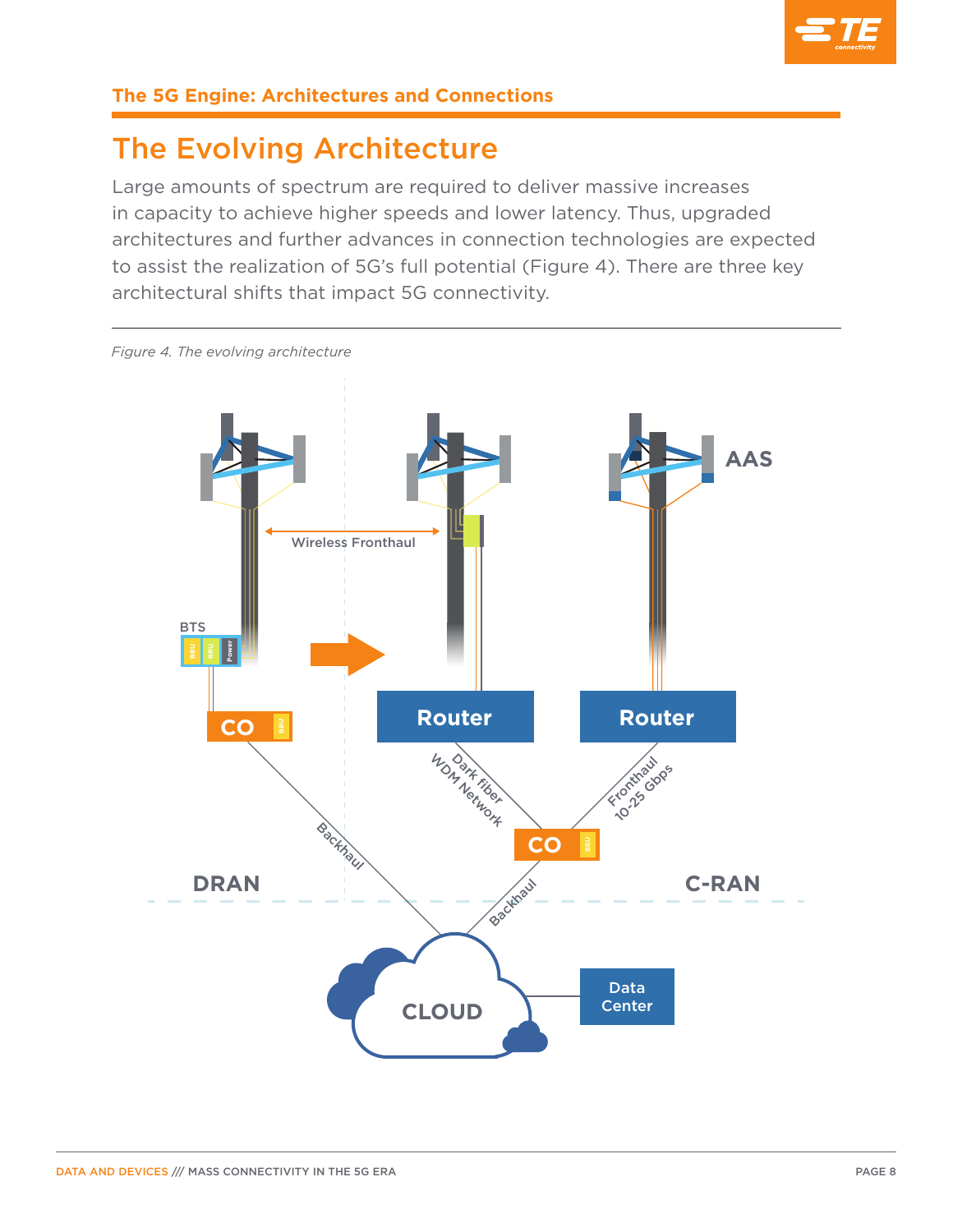

### 1. Adoption of Massive Minimuminput Minimum-output (MIMO) active antenna systems (AAS)

The 5G ecosystem is expected to support high-density networks by adding new features to the radios and to the overall system layout. The traditional combination in 3G/4G networks of a remote radio head connected to an external antenna will be extended by active antenna systems (AAS) or active phased-array antennas with massive antenna elements (massive APAA's) (Figure 5), in which the electronics will be embedded in the antenna system and operating over a

wide frequency range (600 MHz to 28 GHz and above) GHz. This primary system will be supported by complementary systems in dense areas (Figure 6). These complementary systems will have a high number of antennas to support multi-user MIMO (MU-MIMO). These antenna elements will feature their own control electronics, requiring new connectivity solutions. Frequencies above 6 GHz will be predominately supported by highly integrated systems. These radio frequency integrated circuits (RFIC) often feature integrated antennas on the top surface of the chipset.

*Figure 5. Current 4G compared to new 5G10*



<sup>10</sup> Mitsubishi Electric Corporation, "Mitsubishi Electric's New Multibeam Multiplexing 5G Technology Achieves 20Gbps Throughput", No. 2984, Tokyo, January 21, 2016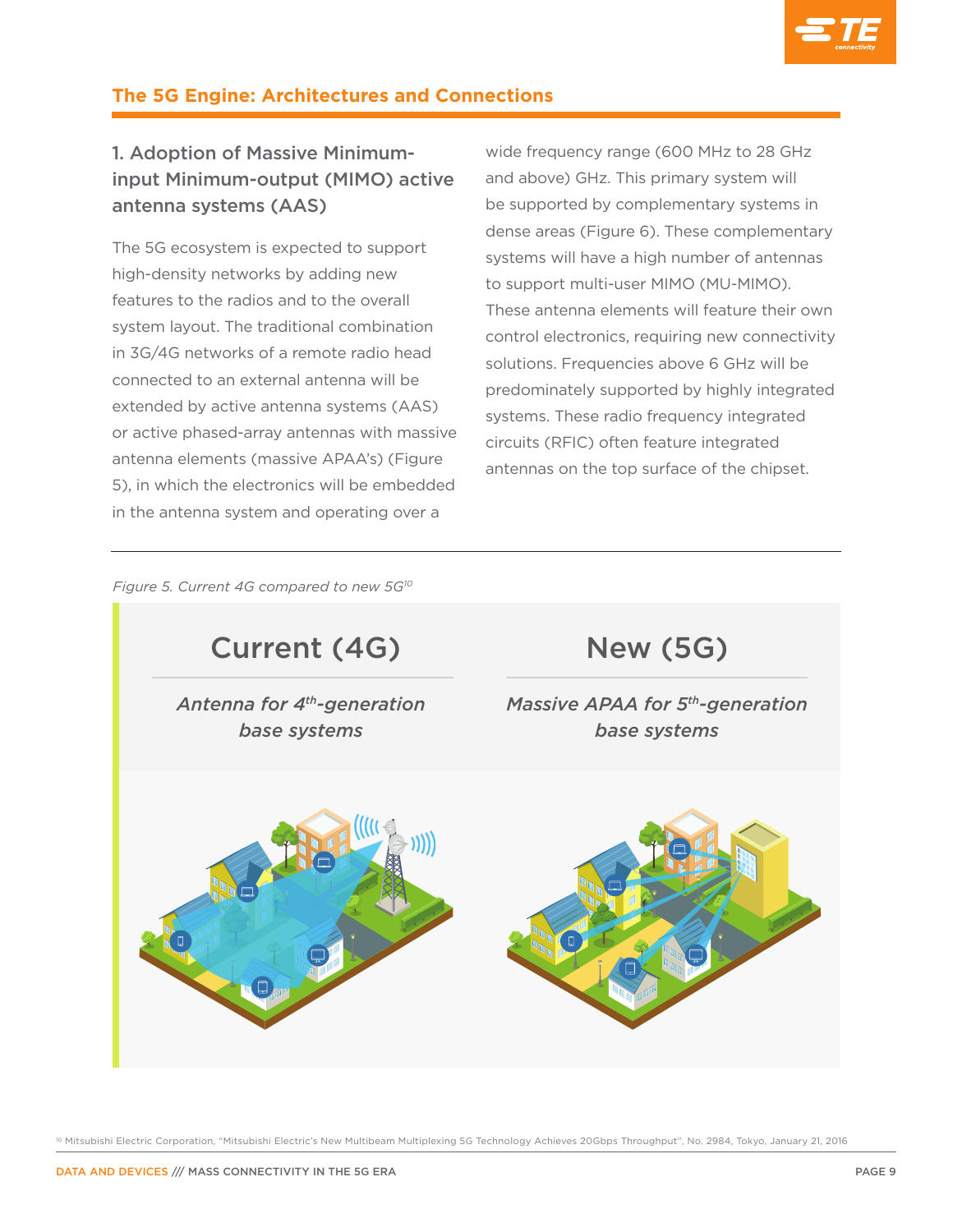

5G massive active antenna systems are anticipated to increase system complexity, require greater miniaturization of antennas and greater integration of antennas with filters and power amplifiers. Being a provider of customized embedded antenna solutions, TE offers a wide array of customized antennas solutions that could accommodate the mechanical constraints of your application

and design and manufacture antennas that comply with the most stringent of operating requirements. Additionally, TE's high-speed input/output (I/O), internal connector and cabling solutions, cost-effective RF coax solutions and antenna modules are all well suited for the next generation of antenna systems.



*Figure 6. Evolution from remote radio head and antenna to primary and complementary systems.*

### 2. Adoption of New Transmission Technology in Fronthaul

5G will bring very high capacity. For that reason, the fronthaul to the base band unit (BBU), backhaul and transport network will likely need to be upgraded to support increasing traffic requirements. We expect to see greater high-speed optical connectivity in the overall network, with TE's high-speed I/O portfolio, including SFP28, microQSFP, QSFP28, and FullAXS connectors as possible high-speed and dense connectivity solutions.

Small cells will be a key component in the 5G era. They will increase the density of the network and bring short-range solutions, potentially utilizing both sub-6 GHz and mmWave technology. For sub-6 GHz deployments, TE has an extensive portfolio of antennas and products that protect against electromagnetic interference (EMI). Deeper fiber penetration (closer to the small cell location) may also be required to backhaul traffic from small cells leveraging our highspeed product portfolio.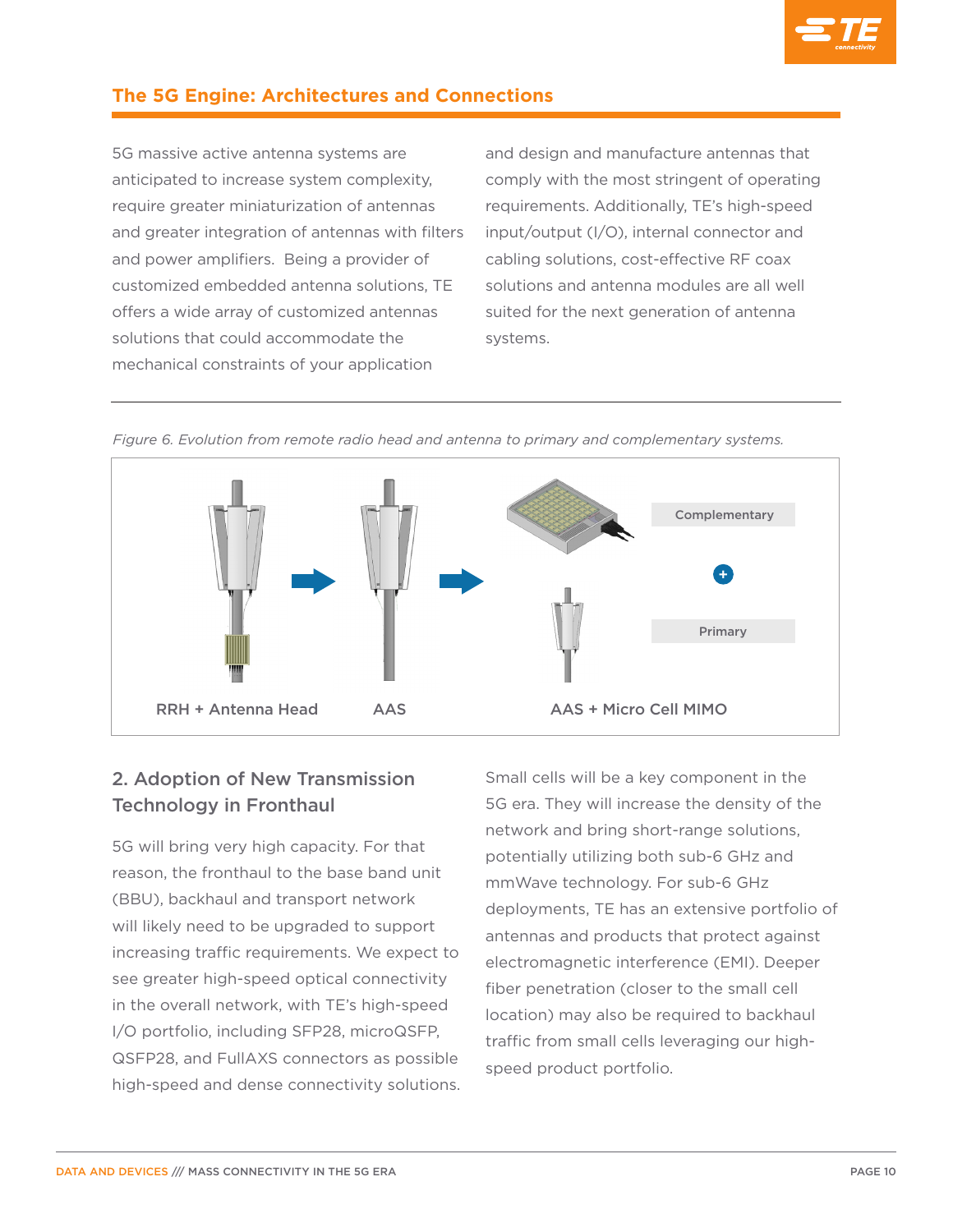

#### 3. The Adoption C-RAN

In 5G networks, we expect to see greater utilization of cloud-like concepts applied to both the radio access network and core network. C-RAN (Cloud RAN) will focus on both centralizing BBUs and the adoption of cloud technologies like virtualization. The centralization phase is all about mobbing the BBU to a common location that serves multiple towers, which largely reduces the cost of land, power, cooling and operational expenses. The cloud phase virtualizes hardware-based BBUs allowing them to run on commercial off-the-shelf servers. BBU pooling as well as the adoption of cloud technologies – SDN (Software-Defined Network), NFV (Network Functions Virtualization), network slicing and virtualization—will all still require high-speed, high-data, high-density, and reliable and rugged connectivity solutions.

TE's connectivity solutions, which are useful for base station and optical transport, push the boundaries of speed and bandwidth within today's architectures and address challenging data rates, signal and power requirements of emerging 5G mobile networks. In addition to our antenna expertise, our high-speed board-to-board and cabled solutions offer increased bandwidth for backplanes and mid-planes. We can leverage our expertise in data center and cloud technology to provide high-speed I/O solutions, high-speed cabled solutions, high-speed board-to-board solutions and power solutions.

Amid the backdrop of debate and unknown ramifications to the industry at large, the mobile industry is expected to reach numerous milestones leading up to the year 2025, including major progress in 5G with commercial launches anticipated to take place in the United States in 2018 and in major markets in Asia, North America, and Europe over the next three years<sup>11</sup> (Table 2). The official approval of non-standalone 5G new radio (NSA 5G NR) specifications in December 2017, as well as the commercial debut of 5G at the 2018 Pyeongchang Winter Olympics both define the desire for a 5G-powered future.

5G took center stage at Mobile World Congress (MWC) 2018 as an exciting and imminent new technology. The leading equipment manufactures all announced dozens of innovative products: Huawei unveiled its first commercial 5G customer premises equipment (CPE), a terminal device supporting 3GPP 5G standards with a Huawei-developed Balong 5G01 chipset, as part of its end-to-end 5G solution; Ericsson showcased super low latency of 5G (just 6 milliseconds); Intel showcased the first 5G-enabled 2-in-1 concept PC; Samsung announced that its complete commercial fixed-wireless access (FWA) 5G solution has become the first globally to receive approval by the United States Federal Communications Commission (FCC).

<sup>11</sup> The Mobile Economy 2018